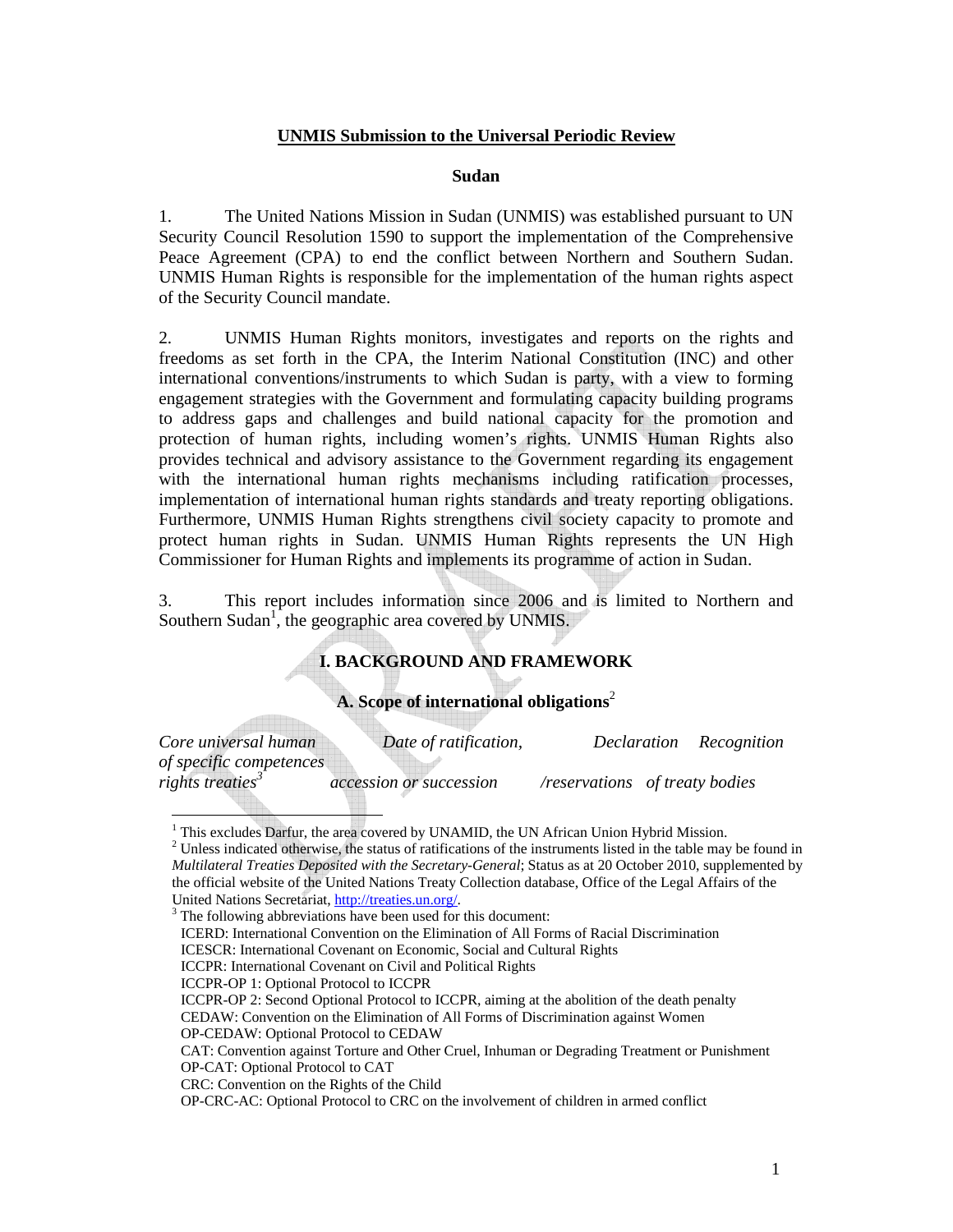| <b>ICERD</b>  | 21 Mar. 1977 | None             |
|---------------|--------------|------------------|
| <b>ICESCR</b> | 18 Mar. 1986 | None             |
| <b>ICCPR</b>  | 18 Mar. 1986 | None             |
| <b>CRC</b>    | 3 Aug. 1990  | None             |
| OP-CRC-AC     | 26 Jul. 2005 | Yes <sup>4</sup> |
| OP-CRC-SC     | 2 Nov. 2004  | None             |
| <b>CPD</b>    | 24 Apr. 2009 | None             |
| OP-CPD        | 24 Apr. 2009 | None             |

*Core treaties to which the Sudan is not a party:* ICCPR-OP 1, ICCPR-OP 2, CEDAW, CAT (signature only, 1986), ICRMW, CED

*Other main relevant international instruments* Ratification,

Convention on the Prevention and Punishment of the Crime of Genocide Yes Rome Statue of the International Criminal Code No Palermo Protocol<sup>5</sup> No (signature only, 2000)

Refugees and stateless persons<sup>6</sup>

*accession or succession*

1954 Convention relating to the status of

Stateless Persons, and 1961 ?

Convention on the Reduction of

**Statelessness** 

Geneva Conventions of 12 August 1949 and Additional Protocols thereto<sup>7</sup>  $\text{ILO}$  fundamental conventions<sup>8</sup>

 Yes, except Protocol III Yes, except ILO Conventions No 87 and No. 105

Yes, except Protocol,

 $4$  Article 3 (2).

 $<sup>5</sup>$  Protocol to prevent, suppress and punish trafficking in persons, especially women and children,</sup>

supplementing the United Nations Convention against Transnational Organised Crime.

<sup>&</sup>lt;sup>6</sup> 1951 Convention relating to the Status of Refugees and its 1967 Protocol, 1954 Convention relating to the status of Stateless Persons and 1961 Convention on the Reduction of Statelessness.

<sup>7</sup> Geneva Convention for the Amelioration of the Condition of the Wounded and Sick in Armed Forces in the Field (First Convention); Geneva Convention for the Amelioration of the Condition of the Wounded, Sick and Shipwrecked Members of Armed Forces at Sea (Second Convention); Convention relative to the Treatment of Prisoners of War (Third Convention); Convention relative to the Protection of Civilian Persons in Time of War (Fourth Convention); Protocol Additional to the Geneva Conventions of 12 August 1949, and relating to the Protection of Victims of International Armed Conflicts (Protocol I); Protocol Additional to the Geneva Conventions of 12 August 1949, and relating to the Protection of Victims of Non-International Armed Conflicts (Protocol II); Protocol additional to the Geneva Conventions of 12 August 1949, and relating to the adoption of an Additional Distinctive Emblem (Protocol III). For the official status of ratifications, see Federal Department of Foreign Affairs of Switzerland, at www.eda.admin.ch/eda/fr/home/topics/intla/intrea/chdep/warvic.html. <sup>8</sup> International Labor Organisation Convention No. 29 concerning Forced or Compulsory Labor; Convention No. 105 concerning the Abolition of Forced Labor, Convention No. 87 concerning Freedom of Association and Protection of the Right to Organise; Convention No. 98 concerning the Application of the Principles of the Right to Organise and to Bargain Collectively; Convention No. 100 concerning Equal Remuneration for Men and Women Workers for Work of Equal Value; Convention No. 111 concerning Discrimination in Respect of Employment and Occupation; Convention No. 138 concerning Minimum Age for Admission to Employment; Convention No. 182 concerning the Prohibition and Immediate Action for the Elimination of the Worst Forms of Child Labor.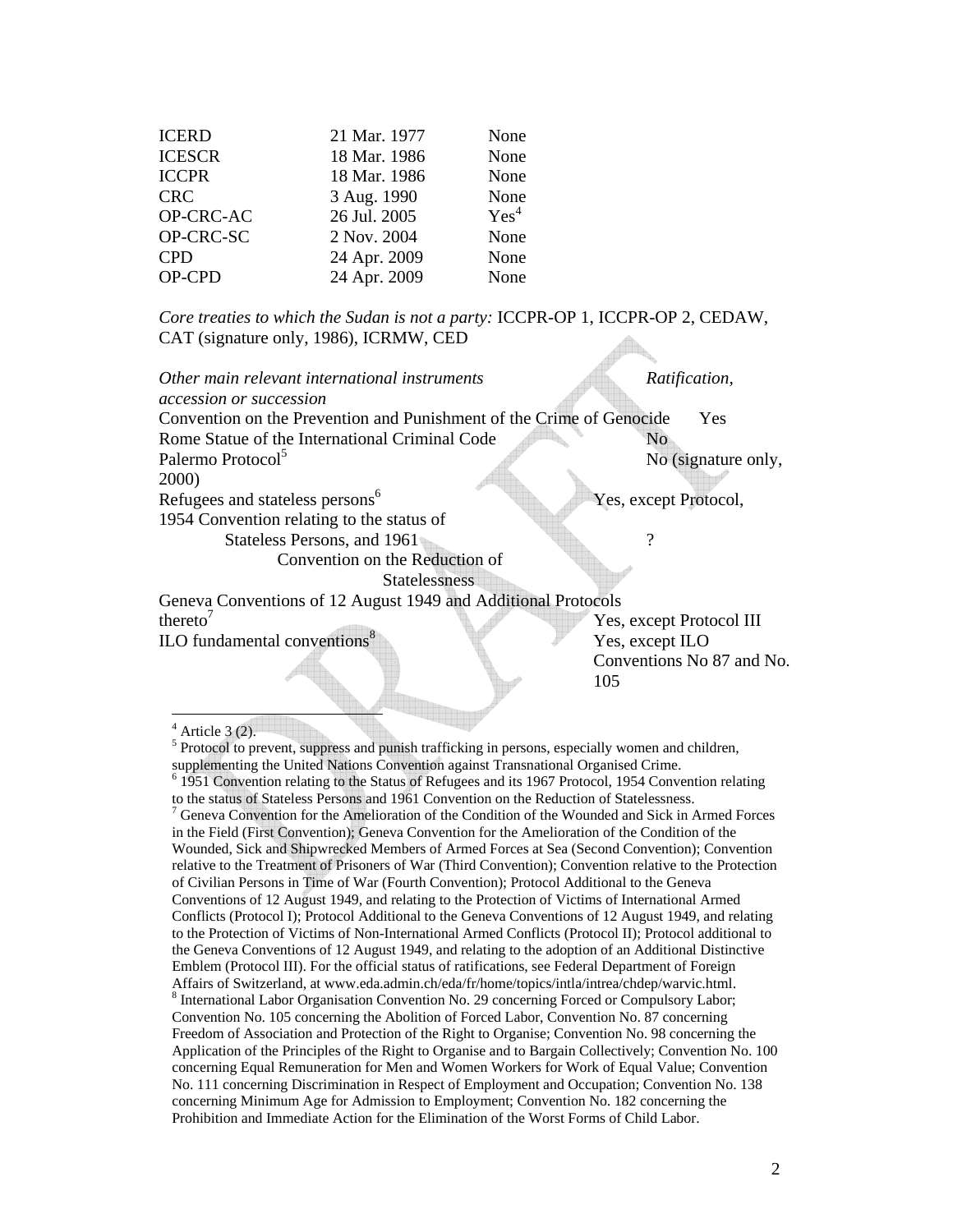UNESCO Convention against Discrimination in Education No

4. While the Sudan is a party to several core international human rights instruments, it is yet to ratify other key universal human rights treaties, including the Convention Against Torture (CAT) and the Convention for the Elimination of Discrimination Against Women (CEDAW) or the Protocol to the African Charter on Human and Peoples' Rights (the African Charter) on the Rights of Women in Africa.

### **B. Constitutional and legislative framework**

5. Pursuant to the CPA, Sudan adopted a Constitutional framework providing for three equal and branches of Government with separation of powers, checks and balances, and a bill of rights which incorporates international treaties to which Sudan is party. The National Legislature,<sup>9</sup> responsible for law making; the judiciary responsible for interpretation of laws; and an Executive headed by the Presidency<sup>10</sup> for the execution of laws. The Constitution also provides for a National Human Rights Commission (NHRC) to serve as a national institution for the promotion and protection of human rights and a number of autonomous commissions to enhance good governance.<sup>11</sup>

6. The CPA also provided a limited amount of autonomy to Southern Sudan, pursuant to which an Interim Constitution of Southern Sudan (ICSS) was adopted. This also with provides for three branches of Government, a bill of rights and a number of independent commissions including a Southern Sudan Human Rights Commission (SSHRC). Since the adoption of the Constitutional framework, significant progress has been made in legislative and institutional reform in accordance with the CPA in both in the North and in the South, including the passage of the Electoral Act, Southern Sudan Referendum Act, the Popular Consultations for the Blue Nile and Southern Kordofan, and the Abyei Referendum Act.<sup>12</sup>

7. Aspects of some national laws, however, are not consistent with the CPA and the INC and contravene obligations undertaken by the State under international and regional obligations including the ICCPR, ICESCR, and the CRC. Significant among these are the 2009 National Security Act, the 2009 Press and Printed Materials Act ("Press Act), the 2006 Voluntary and Humanitarian Work Act and the 1991 Criminal and Criminal Procedures Acts, all of which are apply in Northern Sudan. These laws contain provisions which frustrate a number of civil and political rights including the rights to personal liberty and due process, as well as press freedom and the freedoms of expression, association and assembly. Significant progress was noted in harmonization of domestic law with international standards by the adoption of the Child Act of 2009and the National Disability Act of 2009.

## **C. Institutional and human rights infrastructure**

<sup>&</sup>lt;sup>9</sup> Chapter IV of the INC

<sup>&</sup>lt;sup>10</sup> Part XI, Chapter I INC

 $11$  Article 142 INC

<sup>12</sup> UNSCR 1590 (2005)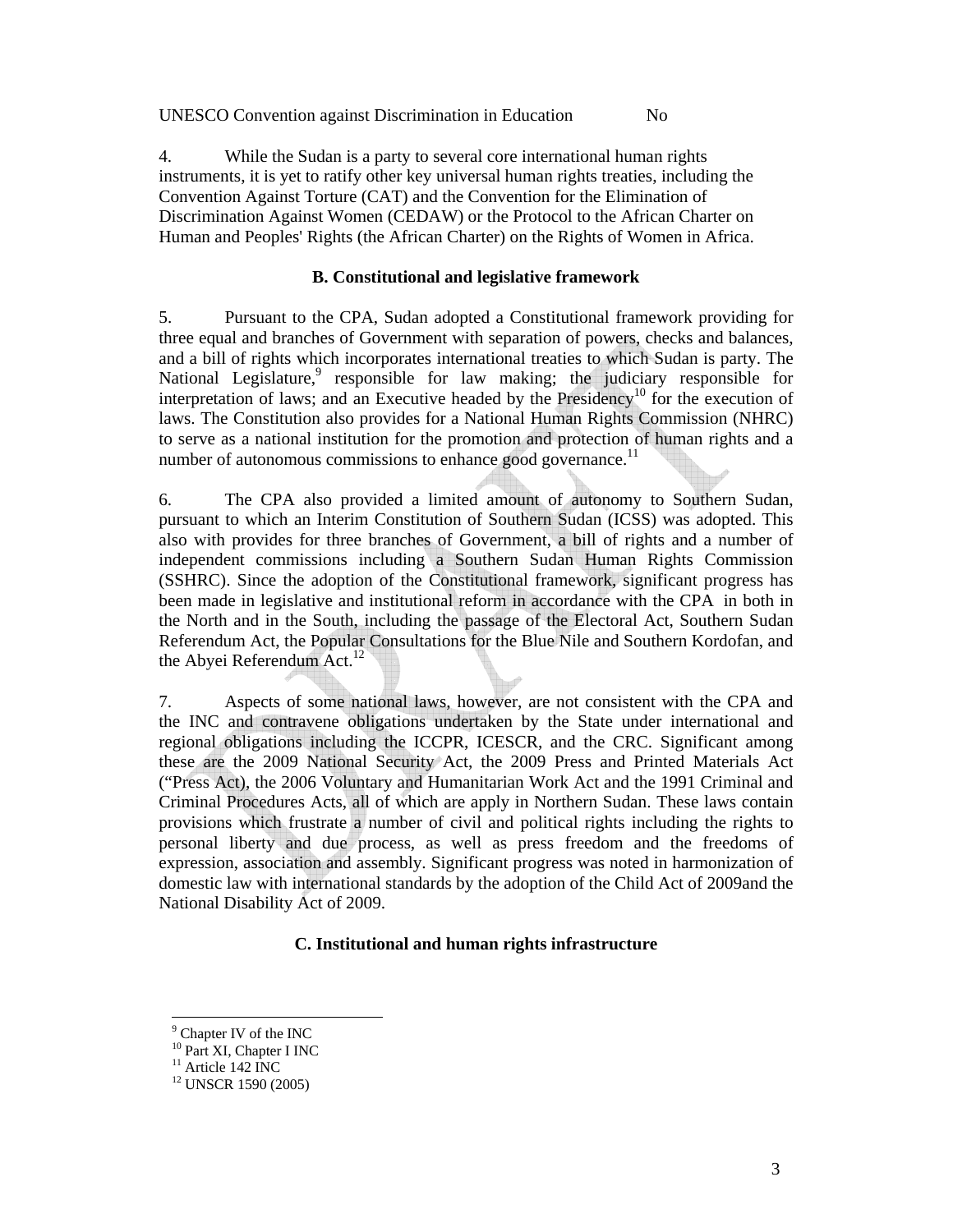8. In addition to the judiciary<sup>13</sup>, which serves as the guardian of rights and freedoms, the CPA and the INC provide for the establishment of a NHRC at national level, while the ICSS provides for a SSHRC, both of which are intended to serve as important elements of the national human rights protection system. In April 2009, the National Assembly in Khartoum passed the NHRC Act, the enabling law for the establishment of an independent National Human Rights Commission. Despite this, sixteen months after the enactment, the Commission is yet to be established due to the Government's failure to appoint Commissioners. Although the Act contains a number of provisions which are in line with the Paris Principles on the status of National Human Rights Institutions, the provisions on the selection of Commissioners, financial independence and the presence of six government representatives in advisory roles are of concern. Other concerns include the lack of subpoena powers and the delineation of mandates and jurisdiction between the NHRC and the SSHRC.

9. The SSHRC has been operational since 2007, following the appointment of its five Commissioners by Presidential Decree in October 2006. It was not until February 2009, however, that the enabling legislation, the Southern Sudan Human Rights Commission (SSHRC) Act, came into force. According to the ICSS and the SSHRC Act, Commissioners are appointed by the President with the approval of the Assembly by a simple majority. Despite this, neither the initial nor the subsequent appointments followed a transparent, participatory and inclusive process. The SSHRC is headquartered in Juba and has established a presence in all but two Southern Sudanese states<sup>14</sup>. In addition to the Commissions, both the National Assembly in the North and the Legislative Assembly in the South have Human Rights Committees to facilitate the incorporation of human rights in law making and law reform. In the North, the Government has established an Advisory Council on Human Rights (ACHR) within the Ministry of Justice to facilitate coordination of human rights concerns within the executive branch of Government, while in the South a Directorate on Human Rights and Treaties has been established in the Ministry of Legal Affairs and Constitutional Development to serve the same functions. Some Southern states have also established Human Rights Committees in their Legislative Assemblies.

**D. Policy measures** 

### **II. PROMOTION AND PROTECTION OF HUMAN RIGHTS ON THE GROUND**

**A. Cooperation with human rights mechanisms** 

**1. Cooperation with Treaty Bodies<sup>15</sup>**

OHCHR to complete

 $\overline{a}$ 

.

#### **2. Cooperation with Special Procedures**

10. The Special Rapporteur (SR) on the Human Rights Situation in the Sudan visited Sudan on four occasions since July 2007. The GoS requested the termination of

 $13$  This includes the Supreme Court with authority as a court of cassation in respect of any criminal, civil and administrative matters as per article 125 INC

<sup>&</sup>lt;sup>14</sup> Northern Bahr El Ghazal and Warrap States

<sup>&</sup>lt;sup>15</sup> To be assessed by OHCHR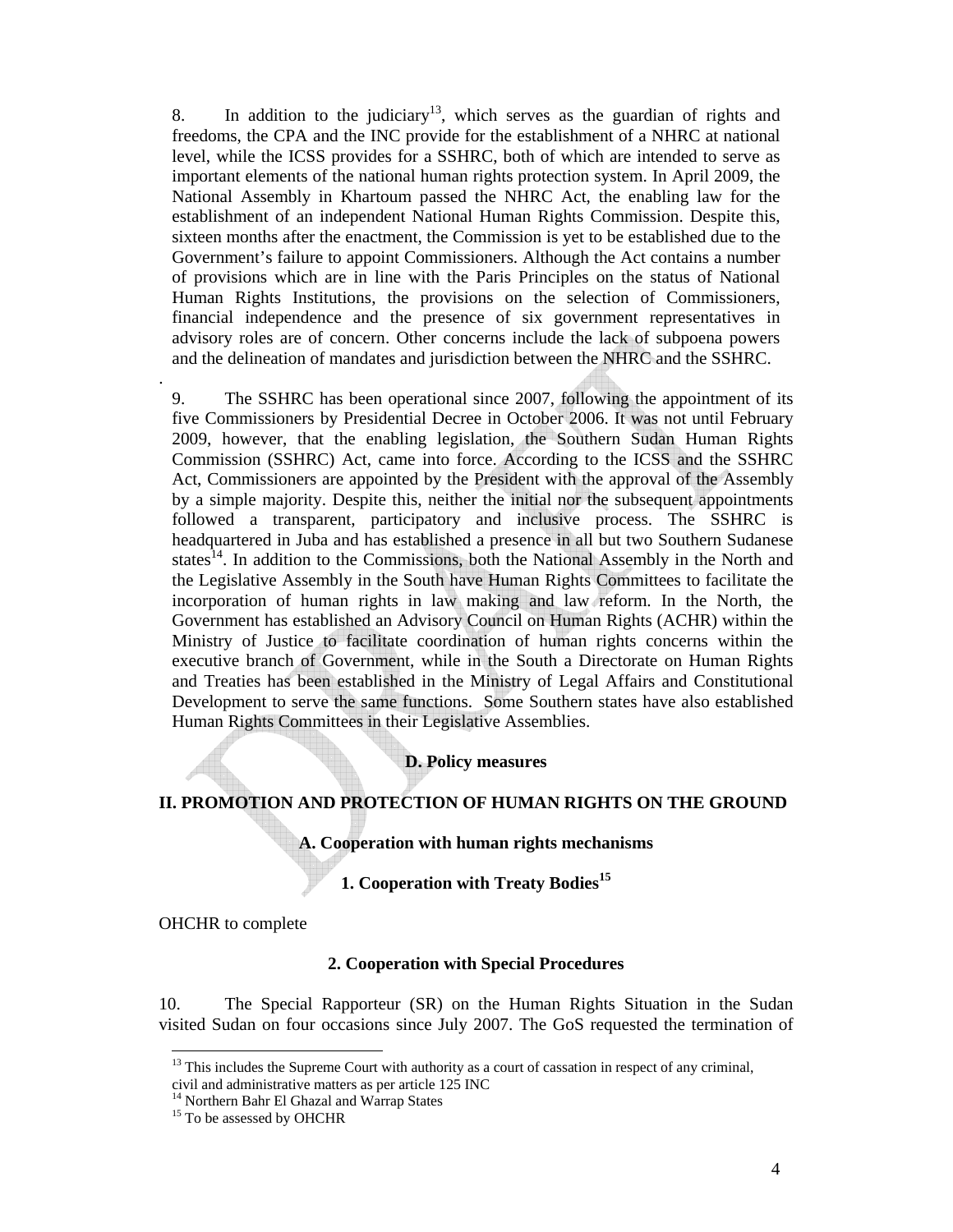the SR's mandate following her fourth country visit in May 2009, alleging, *inter alia,* that she made unconstructive criticism rather than focusing on avenues for improving human rights. Following this request, UNMIS Human Rights used a Human Rights Forum meeting in August 2009 to request the GoNU to extend an open invitation for Special Procedures mandate holders who are interested in visiting Sudan, which was rejected by the ACHR. A new mandate holder, the Independent Expert (IE) on the Human Rights Situation in Sudan, was established in June 2009. The IE visited Sudan in January/February 2010. In his subsequent report, he noted key steps towards democratic transformation initiated by the GoS, but expressed concern particularly about the legislative framework and restricted political space in Northern Sudan and political intimidation and killing of civilians in the South. In October 2010, the UN Human Rights Council voted to extend the mandate of the IE for one year despite the GoS' objections that, given the presence of UNMIS and UNAMID, along with Human Rights Forums in Khartoum and Darfur, the IE was not necessary.

11. Since 2007, UN Human Rights Council mandated Special (thematic) Rapporteurs have issued 22 Urgent Appeals to the GoS on issues in the UNMIS mission area. These were based on information on individual cases of concern, submitted by  $UNMIS<sup>16</sup>$  and NGOs both in and outside Sudan. The Government failed to respond to most of these appeals. Cooperation with Special Procedures was unsuccessful in many cases including, for example, the January 2010 execution of six men implicated in the killing of 13 policemen during riots in the Soba Aradi neighborhood of Khartoum in 2005. The executions that went ahead in January 2010 did so in spite of Urgent Appeals from three UN Special Rapporteurs, concerned with violations of due process and fair trial guarantees and requesting a stay of execution.

12. In February 2010, following the demonstrated lack of cooperation by the Government, UNMIS Human Rights proposed that it investigate human rights concerns in Sudan and allow for exhaustion of local remedies, including engagement with relevant Government institutions, prior to the submission of Urgent Appeals. Between February and June 2010 UNMIS Human Rights wrote and engaged the Government on eleven occasions with reference to different human rights cases.<sup>17</sup> Only one written response was received.<sup>18</sup> On September, UNMIS referred the case of Mohamed Musa to the Special Procedures for their intervention.

### **3. Cooperation with the Office of the High Commissioner for Human Rights**

13. Over the years, a number of initiatives have been taken to enhance collaboration between the Government and OHCHR, as represented in Sudan by UNMIS Human Rights. The Human Rights Forum<sup>19</sup> was designed as a venue where

 $16$  Information on individual cases of concern submitted by UNMIS resulted in approximately 23 Urgent Appeals to the GoS

 $17$  Letters sent on 24 June (on the detention of 5 UPF members), 17 June (police misconduct in Feitimab), 9 June (detention of doctors in strike), 7 June (over 1 year detention of four UPF members), 1 June (arrest of doctor Turabi), 26 May (health of Abuzar Ali Al Amin), 14 February to 6 May (numerous letters about the killing of Mohamed Musa), and April (access to prisons)

<sup>&</sup>lt;sup>18</sup> In February 2010, the ACHR responded that NISS was not implicated in the death of Mohamed Musa.

 $19$  In 2007, the mechanism for engagement with the GoS was Joint Implementation Subcommittee on Human Rights and Protection (Sub-JIM), a subsidiary body of the Joint Implementation Mechanism, established in 2005 and co-chaired by UNMIS and the ACHR.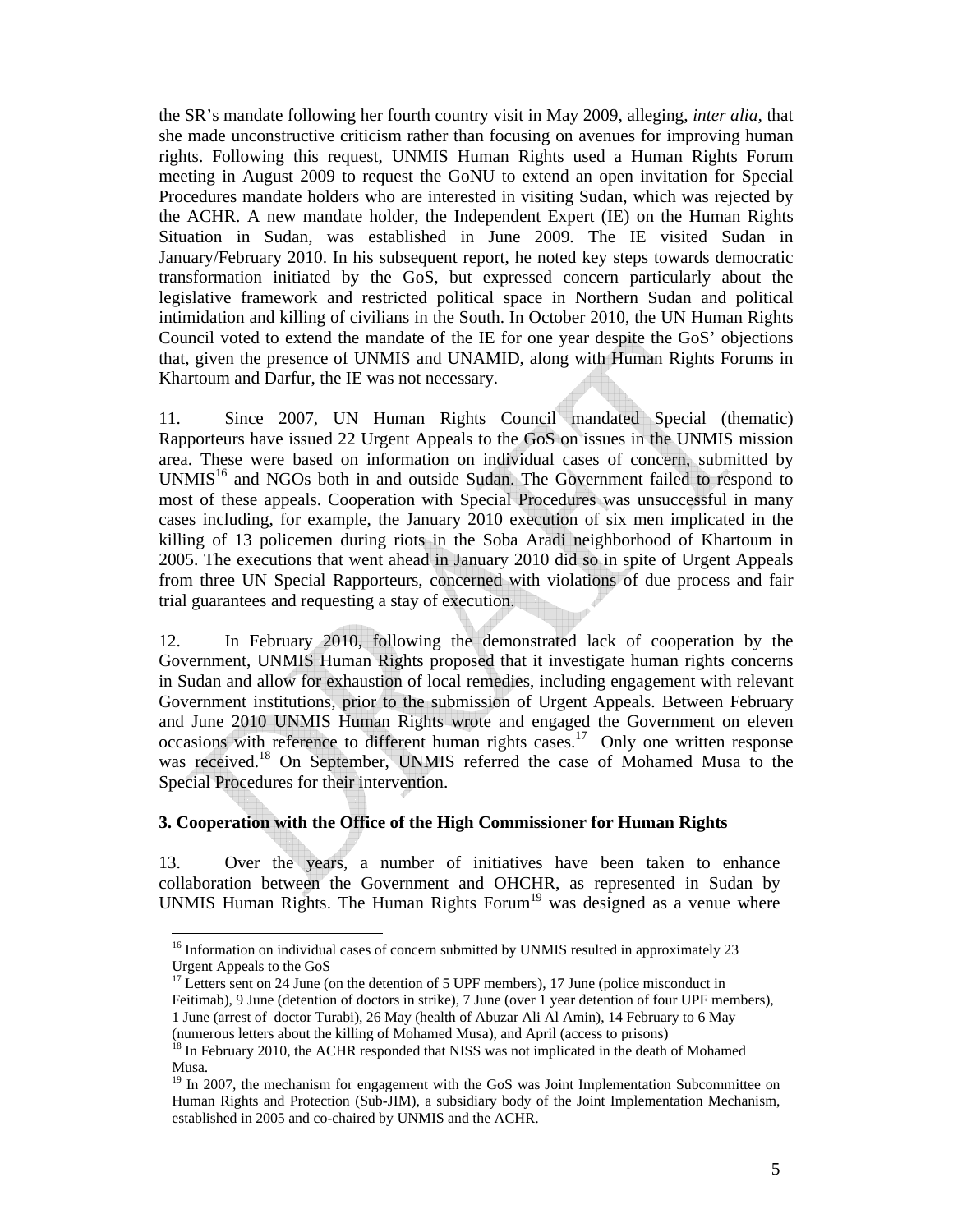UNMIS Human Rights and the ACHR (which co-chairs the Forum with the Chief Human Rights Officer), would meet together with the Diplomatic Community and other UN partners, government institutions and civil society to discuss and formulate strategies on key human rights issues of concern in the country. The Human Rights Forum, which has met five times since its establishment in February 2009, was suspended on 18 October 2010 by the GoS as a reaction to the extension of the IE's mandate and pending a Government assessment of the Forum as a mechanism for engagement with UNMIS and international partners. The suspension of the Human Rights Forum, compounded by the GoS' failure to establish a NHRC, has limited the options for constructive engagement with Government in the North on key human rights issues<sup>20</sup>. Meanwhile, no Forum as yet exists in Southern Sudan. Following consultations with relevant Government institutions in the South, however, including the Human Rights Commission, the National Assembly and the Ministry of Justice, a Human Rights Forum for Southern Sudan is due to be launched on 17 November 2010. The body will be comprised of UN, GoSS, and diplomatic and civil society representatives.

14. At the regional level, UNMIS Human Right has enjoyed continuous engagement with the SSHRC and has strengthened the capacity of the Commission to perform its statutory functions. The Commission functions at both the regional and the state level and has opened offices in eight of the ten states in Southern Sudan. It is mandated to monitor the application of the human rights guarantees enshrined in the ICSS, as well as regional and international human rights treaties to which Sudan is party. At the state level, UNMIS Human Rights works closely with SSHRC monitors, sharing information, carrying out joint visits and undertaking joint advocacy efforts.

15. Engagement between UNMIS Human Rights and the SPLA at regional level began formally in 2008. Although some of these meetings provided UNMIS Human Rights with a forum to raise human rights concerns, little progress has been made in addressing the ongoing human rights violations, including allegations of killings, rape, arbitrary arrest and detentions, in which SPLA personnel are implicated. UNMIS Human Rights still lacks access to SPLA facilities where civilians are reported to be detained throughout the South. Recently, a coordination mechanism between UNMIS Human Rights and the SPLA has been reinvigorated, providing for periodic submission of reported violations for SPLA action. Training of SPLA leadership on human rights and democracy is also scheduled for November 2010, with financial support from OHCHR's Technical Cooperation Programme.

16. At local level, engagement with state level officials and county level officials in Southern Sudan continued to grow in the past four years. In the Transitional Areas, with a few exceptions, engagement with state and local authorities was possible as UNMIS Human Rights enjoyed access to government counterparts and key institutions. In Northern Sudan, avenues of engagement with local authorities, including key actors such

 $20\,$ 20 In April 2009, the National Assembly passed the National Human Rights Commission Act, to pave the way for the establishment of a National Human Rights Commission (NHRC) as mandated by the CPA. The Act contained provisions consistent with the Paris Principles on the establishment of national Human Rights Institutions; however, the provisions in the Act for the appointment of the commissioners did not lend itself to transparency, participation and inclusiveness. By the end of 2009, the NHRC was still not operational due to a failure to select and appoint Commissioners.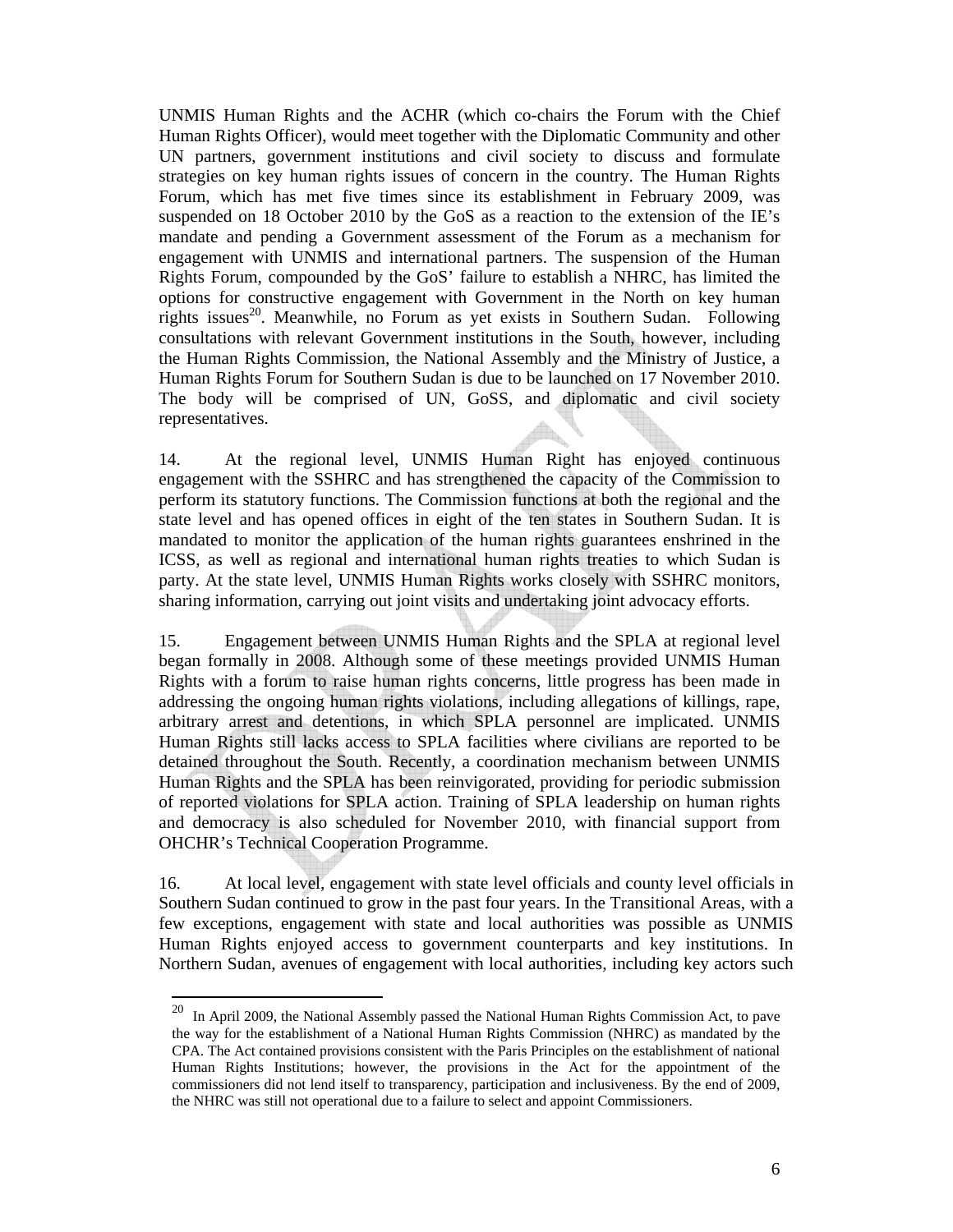as the police and NSS, were limited due to ACHR's insistence that all interactions with the Government be channeled through their office. However, there was a relaxation of this rule when the ACHR Rapporteur stated at the Human Rights Forum meeting in May 2010 that UNMIS can deal directly with all institutions of Government.

17. Engagement with civil society counterparts exists throughout the country. In the South, UNMIS Human Rights has not suffered major interference by government institutions and has been able to work closely with civil society in raising awareness on human rights and strengthening capacity through regular training programs. In the TA and Northern Sudan, although engagement with civil society has been regular, it has been less vibrant due to the restrictive political environment for civil society activities since the International Criminal Court (ICC) indictment of the GoS President in 2009.

18. Notwithstanding, engagement with civil society organisations in Northern Sudan, the TA and Southern Sudan in the context of preparations for the Universal Periodic Review (UPR) process through training workshops has been exceptional, with outreach to an expanded network of civil society groups throughout the country and positive feedback and engagement with UNMIS Human Rights as the UPR reporting deadlines approach.

### **B. Implementation of international human rights obligations**

## **1. Right to life, liberty and security of the person**

19. Due to the well established institutional mechanisms in the North, excluding the TA, respect for life, liberty and security was generally upheld, except in isolated cases involving the NSS and other security forces, and the application of the death penalty.

20. In the South and the TA, large scale loss of life has continued and increased throughout the four years under review due to perennial ethnic and communal violence, LRA attacks, and the inability of the State either to prevent these incidents or to bring those responsible to account. While members of the state security forces were at times affected, the overwhelming majority of those killed in these acts of violence were civilians, in particular women and children. Perpetrators ranged from individual bandits to heavily armed tribal groups, mobilised *en masse*. Tensions between different groups in Southern Sudan and the TAs had existed for generations but with the end of the civil conflict and the combined effect of the absence of a common enemy, scarce resources, and the proliferation of firearms, the violence has increased dramatically in recent years.

21. From 2007 until May 2008 a series of deadly clashes occurred between Dinka and Misseriya in and around Abyei, reaching borders with Southern Kordofan and Unity State<sup>21</sup>. 2009 witnessed large scale inter-tribal violence and attacks in Southern Sudan, resulting in over 2,000 civilians killed<sup>22</sup>. The worst of the violence and attendant

 $\overline{a}$  $^{21}$  In May 2008 direct military clashes between SAF and SPLA in Abyei occurred, and each side was supported by armed civilians. The worst of the fighting took place between 14 and 20 May, resulting in scores of civilian and military casualties and the displacement of virtually the entire civilian population of Abyei and surrounding villages

 $\frac{22}{22}$  Some sources elevate the number of civilians killed to 6,000. [Please specify the source, or delete]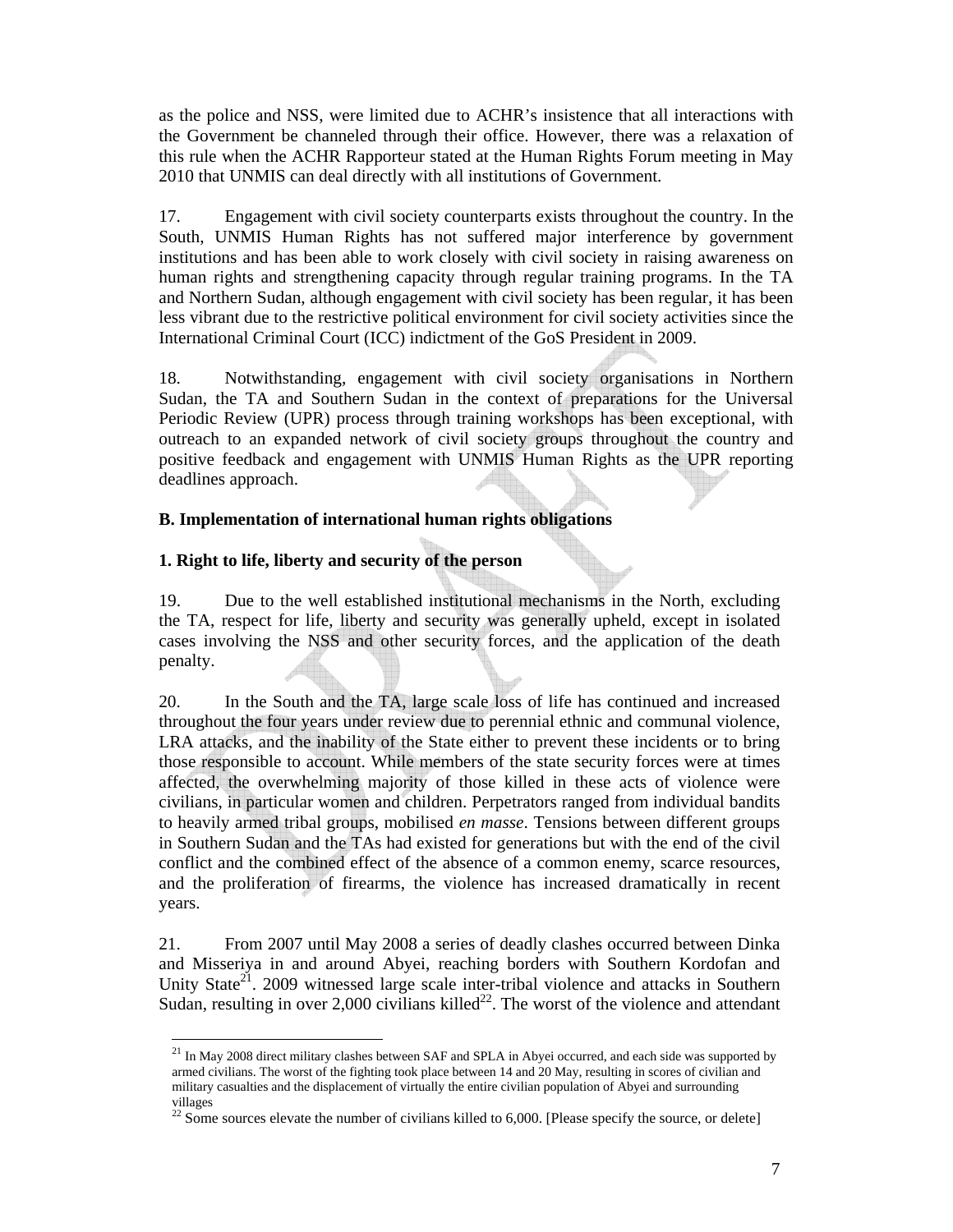loss of lives took place in Jonglei State in the first half of 2009 in a series of revenge attacks between the Lou Nuer people of Northern Jonglei and the Murle of South Western Jonglei. Similar incidents of inter-trial violence took place in Lakes, Eastern Equatoria, Central Equatoria and Warrab States, in the second half of 2009. The overwhelming majority of casualties were civilians, notably women, children and the elderly.

22. LRA attacks also contributed to considerable loss of lives in Southern Sudan in 2008 and 2009, when an estimated 200 civilians lost their lives as a result of these attacks. In the vast majority of cases, no arrests or prosecutions are made in relation to LRA attacks, due in part to the nature of the attacks and the terrain in which they take place, as well as capacity gaps in the justice sector. UNMIS received reports of approximately 277 abductions during LRA attacks in Greater Equatoria between January 2009 and October. Most of those abducted were women and children who were then subjected to sexual abuses during their captivity.

23. The SPLA was also accused of killing civilians in Southern Sudan, sometimes in the context of conflict and sometimes as a result of individual acts of indiscipline. There were few cases where individual soldiers implicated in civilian killings were arrested and prosecuted, but in most of the cases, there was limited accountability for violations committed by SPLA personnel. SSPS capacity gaps and the dominance of the SPLA in the governance of Southern Sudan accounted in part for the failure to arrest and prosecute SPLA soldiers suspected of perpetrating these offenses.

24. The prevalence of child abduction, particularly in the context of inter-tribal conflict in Southern Sudan, and forced recruitment of children into armed groups was also of concern to the CRC during its fifty-fifth session, which stressed that girls abducted by armed groups were frequently forced into sexual slavery. By way of example, an estimated 125 child abductions in the context of inter-tribal conflicts were monitored by UNMIS Human Rights in Jonglei State, between January and September 2009.

25. The death penalty, which remained a major challenge to the right to life, continued to be implemented, despite the UN General Assembly moratorium, due process concerns, and appeals from UNMIS and UN Special Rapporteurs. Continued application of the death penalty in Southern Sudan is of particular concern, due to severe shortfalls in the justice sector, affecting due process guarantees. Between June 2008 and February 2010 a total of 14 executions were carried out in Southern Sudan; in at least seven of these cases, the convicted inmates did not exercise and exhaust their rights to appeal. Only one of the 14 people executed reported having access to legal aid during proceedings. As a result of executions and new convictions, numbers are fluid. At the end of the reporting period, however, 110 prisoners were on death row in Southern Sudan, of which 46 were in Juba Prison, 36 in Wau and 28 in Malakal. Regular assessment of those on death row conducted by UNMIS Human Rights revealed that few those convicted were represented by counsel during the trial and the majority proceed to execution without having benefited from legal assistance to appeal their sentences.

26. In Khartoum, meanwhile, in April 2009, nine men, including one over 70 year old, were hanged, following conviction for the murder of a newspaper editor. During pretrial detention, all nine were denied access to legal counsel and made confessions which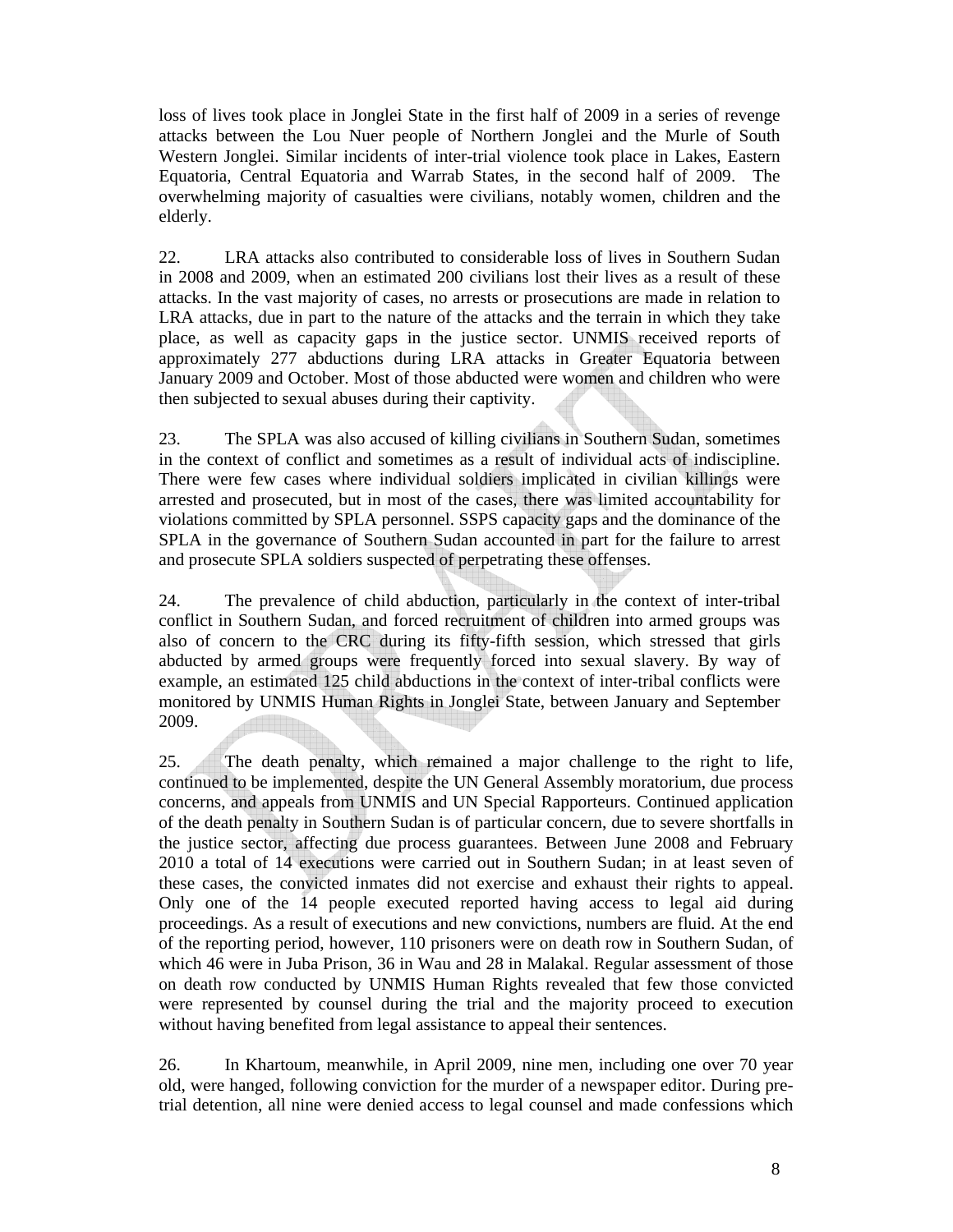they later retracted in court, claiming they were made under duress. The convictions were upheld in three appeals and a petition to the Constitutional Court. Several submissions from UN Special Procedures urging Sudan to reconsider the convictions were ignored. Since then, six men were executed in Khartoum in January 2010, following conviction for murdering 13 police officers in the Soba Aradi riots of 2006. As in the above case, the defendants were denied access to pre-trial legal counsel and made confessions which they later retracted. Nonetheless, the convictions were again upheld at all levels of appeal, despite submissions by UNMIS and UN Special Procedures.

27. In November 2009 611 women and children were released from Omdurman Women's Prison. Most had been convicted for brewing alcohol. Following this, in April 2010 3,042 prisoners were released from prisons in Khartoum and elsewhere in Northern Sudan. Another 454 women were freed from Omdurman Women's Prison. In July 2010 a further 2,429 prisoners were released from prisons across Northern Sudan by Presidential Decree. Furthermore, in February 2010, 57 prisoners convicted and under process for suspected participation in Omdurman Attack were released following the signing of a framework agreement between the GoS and JEM. Fifty of those released had been sentenced to death.

## **2.Freedom of expression, association and peaceful assembly, and right to participate in public and political life**

28. The CPA and the INC provide for the right to freedom of expression, association and assembly. However, the realisation of these rights has been consistently frustrated by the National Security apparatus through application of the 2009 NS Act, the 2009 Press Act. (as well as previous versions of these two Acts) and the 1991 Criminal Procedure Act. Those targeted included journalists, opposition politicians, student groups, and Darfurians<sup>23</sup>.

29. The past four years witnessed several periods of political turbulence followed by a subsequent crackdown of political rights and freedoms. Immediately after the ICC announced its decision to issue an arrest warrant for Sudanese President Omar Al-Bashir in March 2009, the GoS expelled 13 international NGOs and revoked the licenses of three Sudanese NGOs, two of which were working on the protection of victims of torture, rape and other human rights abuses through legal aid and assistance.<sup>24</sup> Following the unsealing of the ICC indictment, Human Rights Defenders operating in Northern Sudan suffered arbitrary arrest and detention, causing some to stop their work and/or flee the country.

 $^{23}$  In Northern Sudan and parts of the TA, groups regularly targeted by authorities since 2008 included Darfurians especially after the May 2008 Omdurman attacks; members of political parties and civil society organisations

including the Popular Congress Party (PCP) and the Communist Party of Sudan (CPS); members of student groups including the United Popular Front (UPF) and the Girifna movement.

<sup>&</sup>lt;sup>24</sup> The two national NGOs which engaged in direct assistance for victims of human rights violations were the Khartoum Centre for Human Rights and Environmental Development (KCHRED), and the Amel Center for the Rehabilitation of Victims of Violence. A license of a third organization, the Sudan Social Development Organisation (SUDO) was also revoked. The NGO licenses were revoked by HAC relying on the NGO law (the Organisation of Humanitarian and Voluntary Work Bill of 2006) but provided no explanation of reasons for the decision. On 21 April 2010 a Khartoum appellate court reversed the HAC decision to cancel SUDO's registration, ruling that HAC had no legal basis to make the decision.and declared it null and void.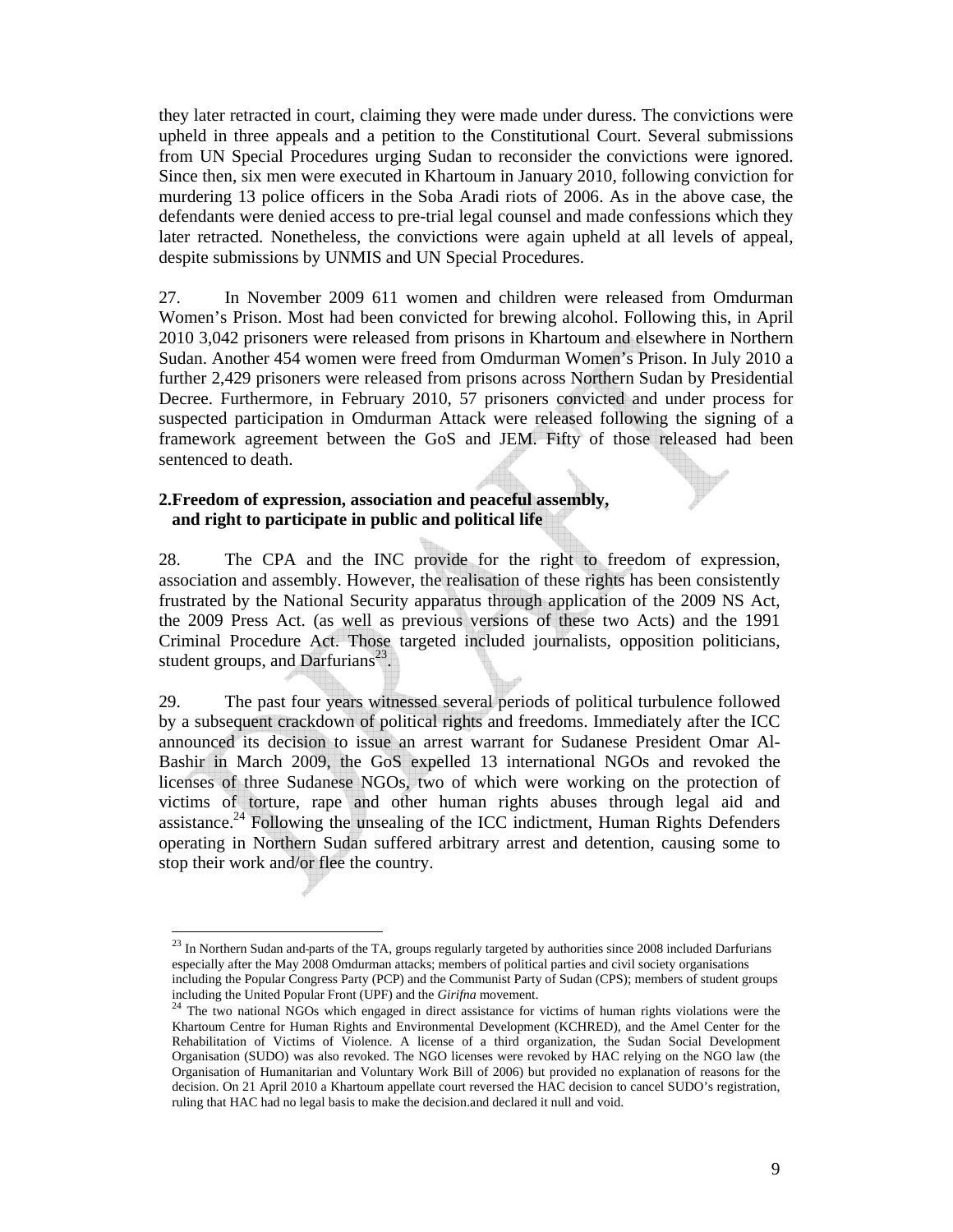30. The period surrounding the April 2010 elections also witnessed violations of political rights and freedoms, including personal security and liberty, press freedom, freedom of speech, assembly and association, throughout Sudan, although in varying degrees between North, South and the TA. In December 2009, a series of demonstrations protesting the NCP position on key CPA related legislation<sup>25</sup>, organised by a coalition of opposition parties and the SPLM were disrupted by security forces. Security forces used tear gas and batons, beat civilians and arrested at 300 people in various locations in Northern Sudan, including Sudanese and international journalists and high-level opposition political leaders.

31. No significant progress has taken place with respect to press freedom. The NSS consistently censored the Northern Sudan print media from 2007 until September 2009, when the President ordered the discontinuation of the practice, with the caveat that journalists must "*avoid crossing the red lines*". In May 2010, immediately following the national elections, the NSS resumed its direct pre-press censorship of newspapers on a daily basis for a period of four months. Two newspapers were also shut down by the NSS.<sup>26</sup> On 7 August the NSS announced another decision to suspend pre-print censorship, declaring it was committed to protecting freedom of expression. In this announcement, however, the NSS declared its "*constitutional right to censor*", when deemed necessary. A number of journalists have accordingly resorted to selfcensorship in order to avoid being arrested or prosecuted by NSS. The conduct of NSS gained constitutional support when the Constitutional Court in August 2009 ruled that pre-publication censorship was not unconstitutional.

32. In addition to the closure of newspapers and resumption of pre-press censorship, the post-election period witnessed the arrests of prominent opposition leaders<sup>27</sup> and the prosecution of journalists by the NSS. On 16 May 2010 senior *Rai al-Shaab* journalists were arrested by the NSS, who closed down the newspaper's offices. Although no formal justification for the closure has been announced, it was accompanied by a statement from the Ministry of Information on 16 May accusing *Rai al-Shaab* of spreading lies and insulting the Sudanese people and the GoS. In July 2010 a Khartoum court convicted three senior *Rai al-Shaab* journalists arrested in May for crimes ranging from undermining the constitutional system, publication of false news under the Criminal Act of 1991 and violating journalistic duties under the Press Act of 2009. The Deputy Editor-in-Chief of the paper was convicted and sentenced to five years' imprisonment and the two others received two-year sentences. The *Rai al-Shaab* newspaper was ordered closed and its assets and properties seized.

33. Although the Press Act of 2009 did not have an operative effect in Southern Sudan, political rights and freedoms, notably freedom of expression, were also restricted on an arbitrary basis by local authorities who threatened and coerced media

<sup>&</sup>lt;sup>25</sup> Including National Security reform and the Southern Sudan and Abyei Referenda Bills.

<sup>&</sup>lt;sup>26</sup> The PCP-affiliated newspaper, *Rai al-Shaab*, was shut down by the NSS in May 2010 and remains closed at the time of writing. A pro-NCP newspaper, *Al Intibaha,* was suspended by the NSS in July 2010, for an "indefinite period", reportedly for publishing articles in favour of secession, and resumed publication in October 2010.

<sup>27</sup> Dr. Hassan Al-Turabi, Chairman of the Popular Congress Party (PCP), former Speaker of the National Assembly and former Chairman of the National Islamic Front (NIF), was arrested by the NSS at his home in Khartoum on 16 May. A few days later, on 20 May, Dr. Faruq Abu Eissa, the former Chairman of the National Democratic Alliance (NDA), a coalition of opposition parties at the National Assembly, was also arrested and briefly detained by NSS personnel.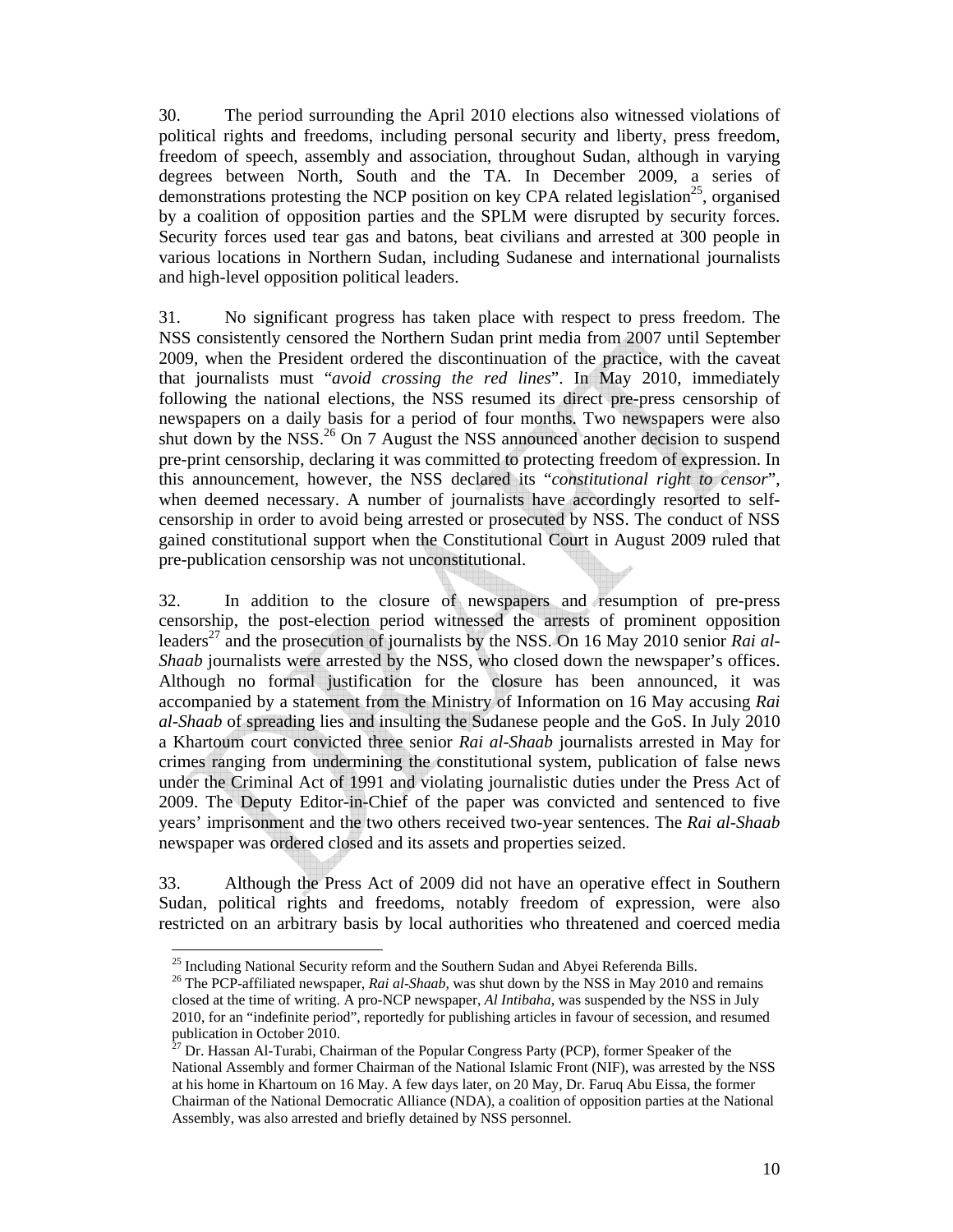sources or arrested journalists. Crackdowns on freedom of association and assembly in the South were witnessed in 2009, when local authorities and security forces broke up a series of rallies organised by opposition parties. Leading up to the elections, the SPLM-DC was targeted throughout Southern Sudan and scores of arbitrary arrests of SPLM-DC members by the SPLA were reported.<sup>28</sup> In 2010 pro-unity supporters were also targeted in various locations by local authorities.

### **3. Administration of justice and the rule of law**

34. Despite a functioning and relatively well-resourced justice sector, including the police, prosecution, judiciary, and the prisons in the North, serious violations of fair trial guarantees and due process rights were noted in the administration of justice in Northern Sudan. Many of these violations were occasioned by the inadequate legal framework for the protection of human rights, including in particular the National Security Act of 2009 and the Criminal Procedures Act of 1991. The exercise of arrest and detention powers by the NSS lead to numerous allegations of serious human rights and due process violations including arbitrary arrests, *incommunicado* detentions, ill-treatment, forced confessions, and lack of access to legal counsel.

35. The continued application of the Evidence Act of  $1993<sup>29</sup>$  which permits the use of confessions extracted under duress as evidence in court, remains a challenge. In 2006, UNMIS Human Rights monitored the trial of 18 men accused of an attempted coup in September 2004, all of whom stated they had confessed under torture. Ten were sentenced to prison terms ranging between 10 and 15 years. Also in 2006, seven people were convicted and sentenced to death in the Soba Aradi trial, some of whom stated they confessed under torture.<sup>30</sup> From June 2008 until January 2010, 158 people were tried in eleven special trials by the Omdurman Anti-Terrorism Court One hundred and six were sentenced to death (50 of whom were later released). In each trial monitored, defendants alleged they had been forced to confess. In another trial monitored in December 2008 and January 2009, a man accused of providing information to the ICC stated in court that he confessed under torture. He was convicted and sentenced to 17 years' imprisonment. Four of the five men convicted for the murders of USAID staff members in June 2009 stated before the court that they confessed under torture; all four were sentenced to death. Two of the four defendants in the *Rai al Shaab* trial of June and July 2010 stated before the court that they had been tortured. They received custodial sentences of two and five years. In one trial monitored in March 2008, the court rejected retracted confession and acquitted the defendants.

36. Another concern is the creation of special courts, including anti-terrorism courts. Special Procedures mandate holders, particularly the former SR on the Situation of Human Rights in Sudan, expressed concern about the work of these courts. The courts were set up under the Anti-Terrorism Act of 2001 after an armed

<sup>&</sup>lt;sup>28</sup> In November 2009 the GoSS Council of Ministerial Affairs issued a directive to State Governors in Southern Sudan not to interfere with political parties "*except the SPLM-DC*". The directive was signed by GoSS President Salva Kiir.

<sup>29</sup> Article 10 of the Act provides that **'***evidence shall not be rejected merely because it has been obtained by unlawful means whenever the Court is satisfied with the genuineness of its substance'*

<sup>&</sup>lt;sup>30</sup> The sentence of one of the defendants was commuted from death to imprisonment on appeal.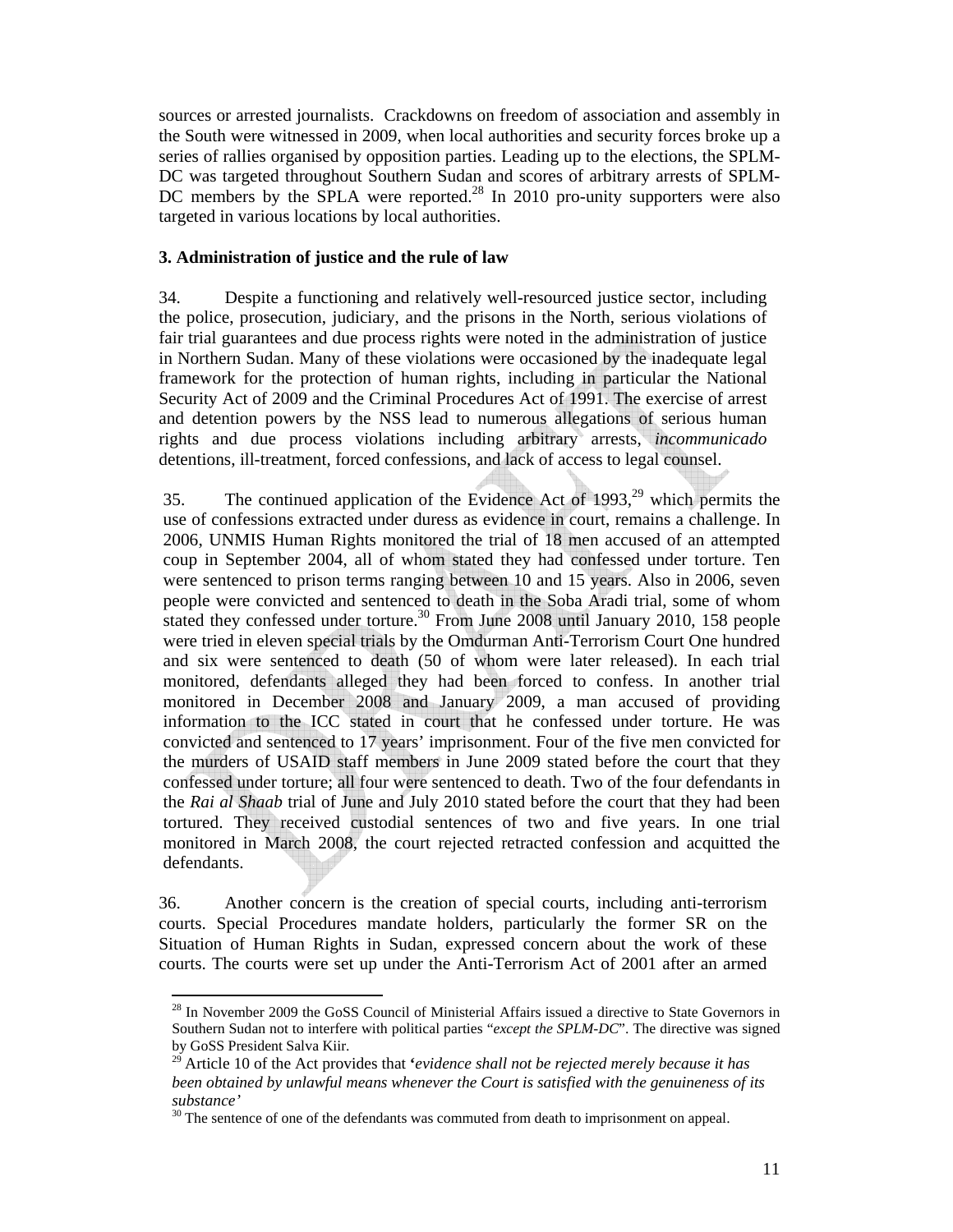attack on Omdurman in May 2008. In three rounds of trials from June 2008 to January 2010 they sentence a total 106 people to death. The SR noted that they operate in accordance with procedural norms, set out by the Chief Justice in consultation with the Minister of Justice, which override parliamentary laws and the protection they offer from unfair trial.

37. UNMIS Human Rights was unable to monitor prisons and police facilities in most of Northern Sudan due to the refusal of the relevant authorities to allow access to prisons. As such, it has been challenging to independently verify allegations of arbitrary arrests and detention, as well as ill-treatment and torture in custody.

38. In the TA, lack of formal justice systems, especially in Abyei and also in parts of Blue Nile State, present a great challenge. In Abyei, no progress was made towards the establishment of a formal justice system. As such only traditional courts operated and exercised jurisdiction over both criminal and civil matters with limited prospects of appeal. Traditional and customary laws often violate due process rights and contravene human rights provisions in the INC and relevant international treaties ratified by Sudan.

39. Southern Sudan faced significant challenges in the administration of justice throughout the four years under review. Efforts to improve the justice sector were hampered by capacity gaps, especially in terms of human resources and infrastructure, including sufficient court houses, judges and prosecutors in varying degrees. Some progress was noted during in 2009 and 2010, with the construction/renovation of court houses, and appointment of new judges and prosecutors to areas formerly without access to the formal justice system.

40. Despite guarantees enshrined in the ICSS, Southern Sudan did not benefit from a functioning a legal aid program. In the vast majority of criminal cases, including for capital offenses, UNMIS Human Rights noted that many defendants went to trial without legal representation.

41. Traditional courts run parallel with the formal justice system across Southern Sudan. Due to capacity gaps affecting the state judiciary in many areas, traditional courts were noted to operate without oversight from the state judiciary and some of them dealt with criminal cases which they lacked jurisdiction to hear. Furthermore, although the sentencing power of traditional courts is limited to six months imprisonment, UNMIS Human Rights noted that some traditional judges routinely imposed longer sentences. As a result of the absence of an effective judiciary in some states, appeals were not made against many decisions rendered by the traditional courts.

## **5. Economic, Social and Cultural Rights (ESCR)**

42. Enjoyment of ESCR remained beyond the reach of many if not most people in Sudan. In many areas of Northern Sudan, Southern Sudan and the Transitional Areas, resources were extremely scarce and people live in abject poverty<sup>31</sup>. For many, access to basic social services such as water, sanitation, and educational facilities, was a long

 $\overline{a}$  $31\,85\%$  of the population in the South and 46% of the population in the North, the World bank, September 2010.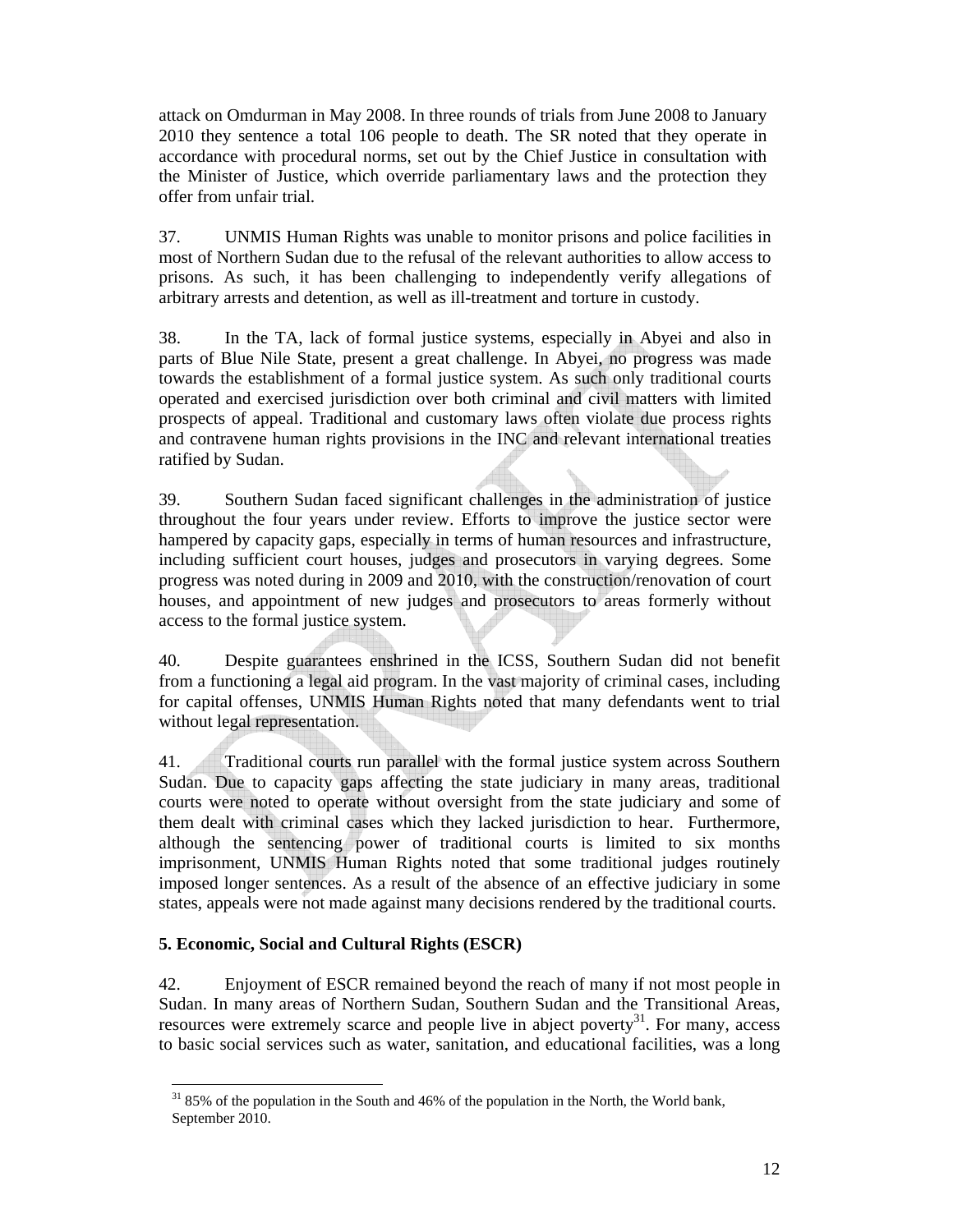way from realisation. Health care facilities are inadequate, especially in the South and the Transitional Areas. .Sudan has one of the highest maternal mortality rates in the world, for example, and indicators suggest that HIV is on the increase. During its fiftyfifth session, the CRC expressed concern that the vast majority of the Sudanese population did not have ready access to potable water or adequate sanitation facilities and the living conditions of children in situations of extreme poverty massively impeded the holistic development of children's capacities. Significant efforts are being made by the UN Agencies and international partners to address the socio-economic conditions in Southern Sudan and the Transitional areas.

43. Forced evictions took place across Sudan, although more so in the North and particularly around Khartoum and Omdurman. In Northern Sudan, UNMIS noted that IDP and the urban poor in various parts of Khartoum State, notably in the "newly urbanized areas" predominantly populated by IDPs from Southern Sudan, Darfur and the Nuba Mountains, were also victims of forced evictions from time to time. Ten large scale demolitions were recorded by UNMIS Human Rights in Northern Sudan during the period under review as a result of which at least 55,000 people lost their homes, by conservative estimate. Evictions were also recorded in other parts of Sudan, notably in Juba, Malakal, Aweil and Ed Damazin.

## **6. Women's rights**

44. Efforts are being made to enhance the realisation of women's rights in Sudan. The 2009 elections provided for the full participation of women in the political process. However a number of challenges remain due to discriminatory laws on custody, divorce, and property rights, as well as years of entrenched cultural and traditional norms including forced and early marriage. Under the traditional system of bride wealth, women have no power in negotiations about who they should marry, and rape and SGBV are rarely recognised as crimes,

45. Female Genital Mutilation (FGM) is widespread in Northern Sudan and parts of the TA, where it is considered a traditional and customary practice. It was criminalised in Southern Sudan in the 2008 Government of Southern Sudan Penal Code, with a provision for a ten year prison term if convicted. The 2008 Southern Sudan Child Act also protected children from FGM. With the exception of Southern Kordofan State, which in November 2008 passed state level legislation outlawing FGM, the practice continues to be legal in the North.

45. The legal framework to protect women from GBV is also weak, discriminatory and in urgent need of reform. Under current legislation in Northern Sudan, a woman alleging rape run the risk of being charged with the crime of adultery, conviction of which might result in a death sentence Furthermore, the 1991 Criminal Act criminalised "indecent or improper dress, which causes annoyance to public feelings". The Act provided no details or guidance on what kind of dress shall be deemed indecent or improper and application of this article remains subject to the interpretation of the Public Order Police and the judges in the Public Order Court, which were often noted to be arbitrary. The arbitrary nature of Article 152 of the Act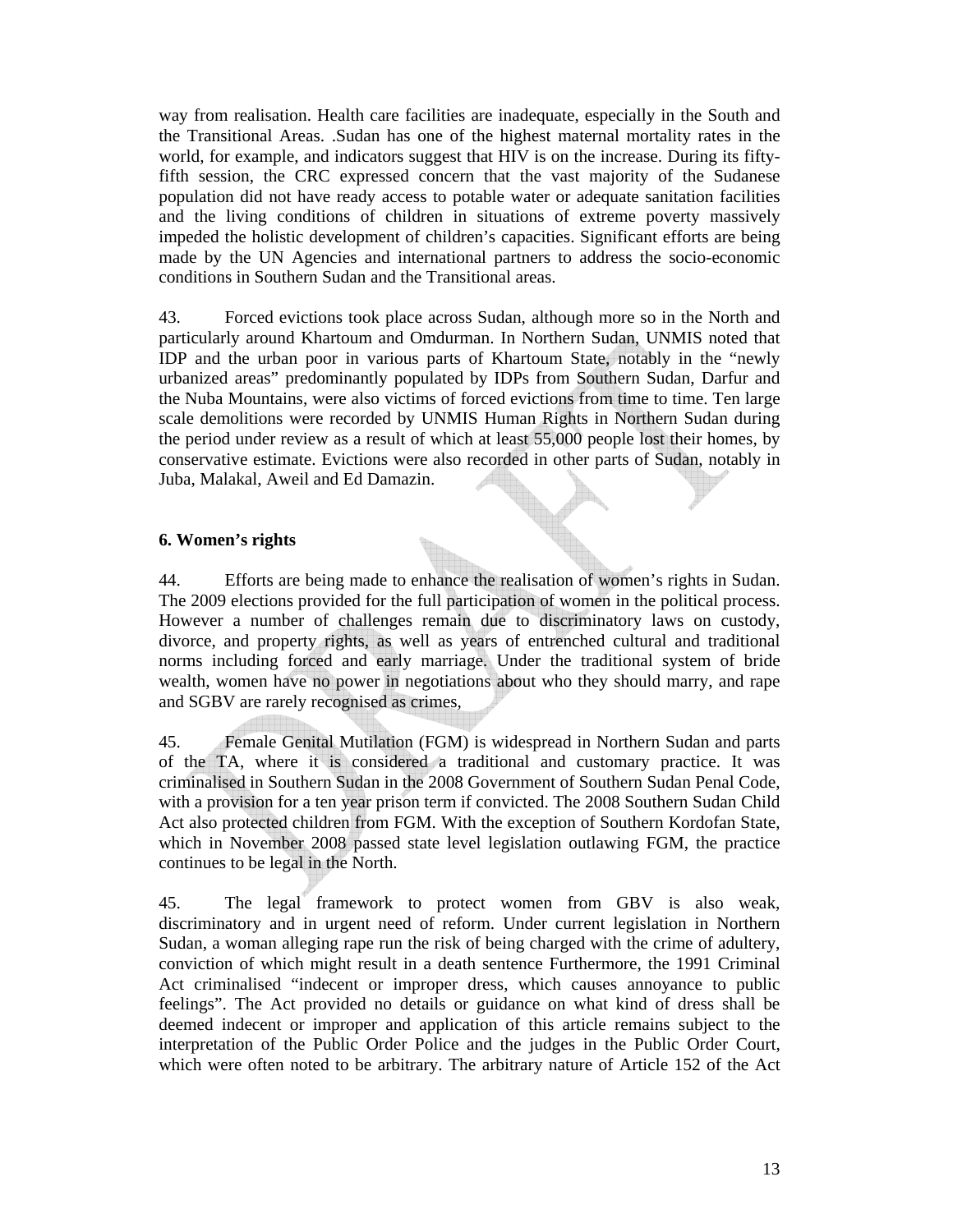runs contrary to the ICCPR as it violates due process rights.<sup>32</sup> Non-muslim women were more frequently targeted under this Act.

46. In Southern Sudan, most of the reported cases of GBV took place in the context of armed violence and the perpetrators were SPLA soldiers<sup>33</sup>. Rape and GBV also took place in the context of tribal conflicts and LRA attacks throughout Southern Sudan.

## **III. ACHIEVEMENTS, BEST PRACTICES, CHALLENGES AND CONSTRAINTS**

Achievements-In 2009, Sudan ratified the Convention of rights of persons with disabilities.

Best Practices-In 2009 the Southern Sudan Human Rights Commission opened offices in 8 out 10 states in an attempt to outreach to the citizens,

Challenges-Sudan is the largest country in Africa emerging from over 25 years of conflict. Lack of infrastructure, especially in the South, long distances and high poverty levels present challenges to the implementation of human rights.

Constraints-Human rights work is severely constrained by the restriction of channels of communication at national level through one single institution. Access to prisons in the north and to SPLA detention facilities in the south severely affects human rights work.

# **IV. KEY NATIONAL PRIORITIES, INITIATIVES AND COMMITMENTS**

**Pledges by the State\** 

 $\overline{a}$ 

OHCHR should complete with information from IE and Treaty Bodies.

### **B. Specific recommendations for follow-up.**

47. The Government of Sudan and the Government of Southern Sudan are encouraged with the support of international partners to:

 $\triangleright$  Implement the necessary reforms of the legal framework consistent with the CPA and INC Guarantees including in particular the National Security Act

 $32$  Crimes of public order were noted in two distinct cases in 2009. On 3 July 2009, Public Order Police arrested at least thirteen women at a concert hall in Khartoum, nine of whom were charged with "*indecent, or improper dress,*" under Article 152 of the Criminal Act of 1991. Most of these women pled guilty and were sentenced to receive ten lashes, along with either a fine or one month in prison. One of the women who chose to stand trial was found guilty of Article 152, based allegations made by police officers which she denied in court

<sup>&</sup>lt;sup>33</sup> For example, over twenty women were reportedly raped by the SPLA soldiers during a bout of violence between the SPLA and armed civilians taking place in Akot, Lakes State, in December 2009 through January 2010,. Many rapes were also reported to have taken place during the political violence which engulfed parts of Northern Jonglei and Upper Nile State as the SPLA attempted to flush out insurgents following the April 2009 elections. SPLA disarmament operations have also provided the context for rape with civilian authorities in Cuebiet County, in Lakes State, accusing SPLA soldiers of raping eight women during a disarmament exercise on 7 July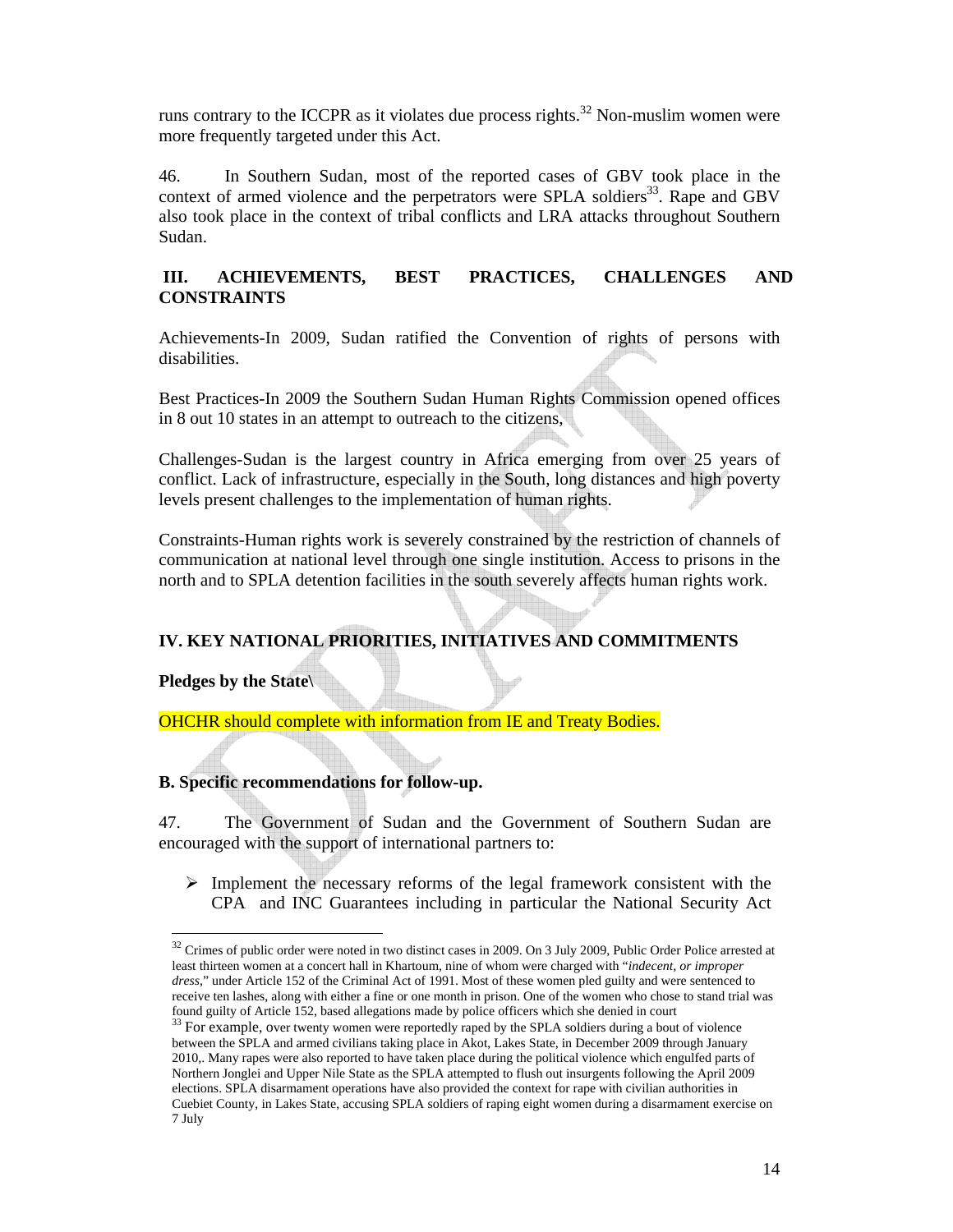(NS Act), the Press and Printed Materials Act (the Press Act), the Voluntary and Humanitarian Work Act (the NGO Act), and the Criminal Procedures Act;

- $\triangleright$  Create awareness of civil and political rights enshrined in the CPA and INC among the Security Agencies especially the Police and NISS;
- $\triangleright$  Grant UNMIS Human Rights access to detention facilities to regularly monitor the human rights situation in the prisons;
- $\triangleright$  Establish a legal aid program to provide consultation and legal services to those whose political rights and liberties are restrained but cannot afford legal counsel;
- $\triangleright$  Allow an inventory and assessment of prisons with the view to facilitating compliance with the CPA and international standards;
- $\triangleright$  Build the capacity of justice sector institutions to protect civil and political rights in the administration of justice;
- $\triangleright$  Facilitate massive a sensitization programme on civil and political rights in the various states and communities to empower the people to identify, assert and demand the protection of their rights;
- $\triangleright$  Facilitate sensitization of the SPLA to respect human rights and freedoms in Southern Sudan;
- $\triangleright$  Introduce a moratorium on the application of the death penalty, in line with UN General Assembly Resolution 62/149.

48. In the area of ESCR the Government of Sudan and the Government of Southern Sudan are encouraged to:

- ¾ Allocate adequate resources to basic social services, especially health and education;
- $\triangleright$  Address the question of housing especially for the poor, and place a moratorium on forced evictions in the absence of an alternate place for relocation with necessary facilities;
- $\triangleright$  Enhance Increased monitoring of Economic and social rights throughout the country by civil society organisations and other partners;
- $\triangleright$  Gather information and statistics from all relevant ministries and civil society across Sudan.

49. With regard to administration of justice, the Government of Sudan and the Government of Southern Sudan are encouraged to:

- ¾ Reform the legal framework to enhance respect for human rights in the administration of justice including in particular the Evidence Act, the Civil Procedure Law, and the Criminal Procedure law;
- $\triangleright$  Build the capacity of the justice sector institutions for the protection of human rights during trials, focusing on the Police, the Prosecution, Judges, and Magistrates;
- $\triangleright$  Reform the bail system so as to minimize detentions prior to or during trial except for the most serious crimes, to enhance the exercise of the right of presumption of innocence in all criminal cases;
- ¾ Make the CPA, INC, ICSS, decisions of the Supreme Courts, and international human rights instruments available to Justice Sector institutions including the Police, Courts, Prosecution for their reference;
- $\triangleright$  Create awareness of human rights norms, standards and due process rights in the traditional justice system;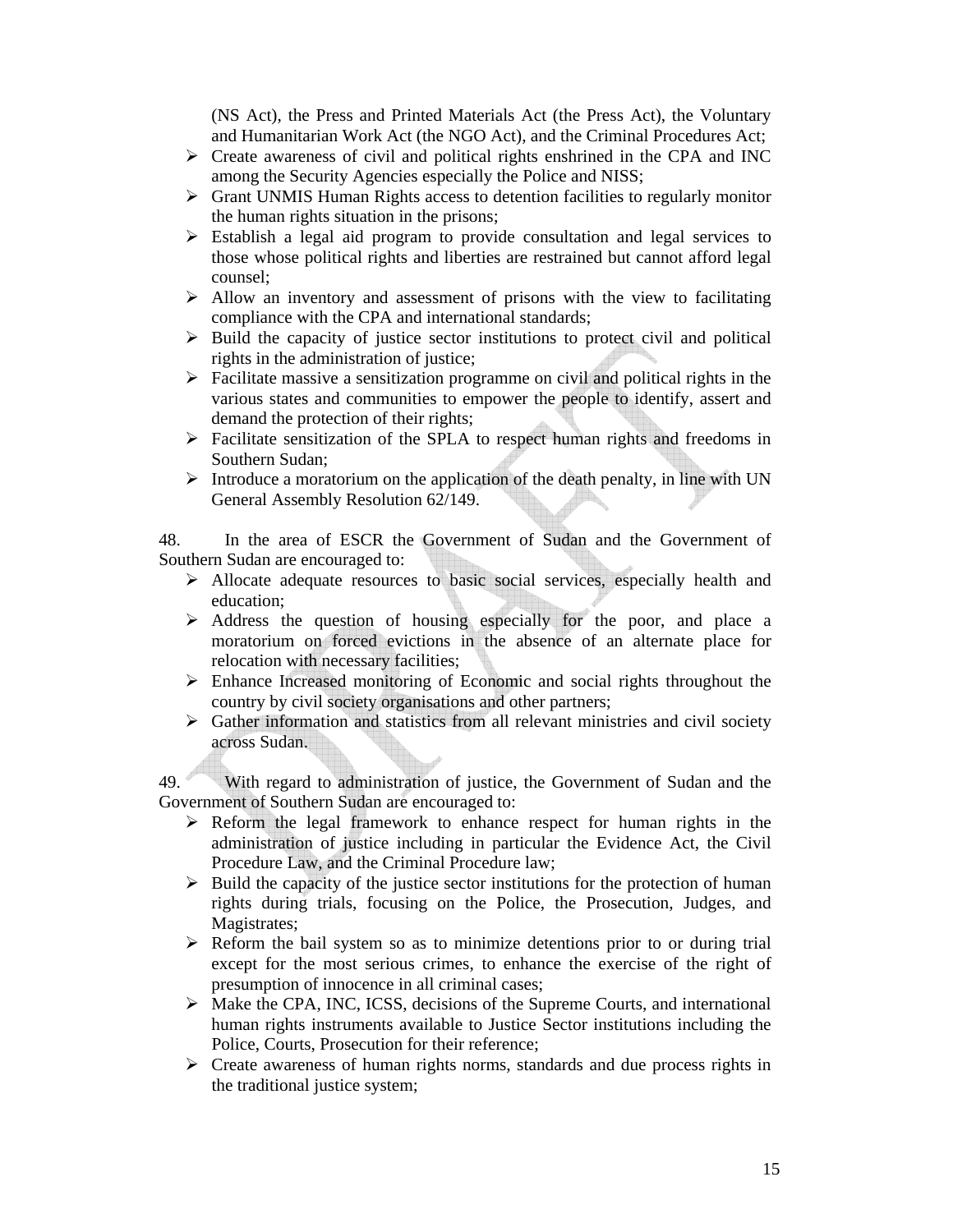- $\triangleright$  Establish legal aid programs at the state levels to enhance protection of human rights during trials especially in capital offenses;
- $\triangleright$  Allocate resources to strengthen rule of law institutions.

50. With regard to women's rights the Government of Sudan and the Government of Southern Sudan are encouraged to:

 $\triangleright$  Ratify CEDAW;

 $\overline{a}$ 

- $\triangleright$  Amend the rape law in the 1991 Criminal Code, ensuring that women who allege rape cannot be tried with adultery;
- ¾ Enact legislation prohibiting FGM in Northern Sudan, and embarking on sensitization to bring about attitudinal change;
- $\triangleright$  Adopt and implement the national strategy for the prevention of violence against women;
- $\triangleright$  Amend the Criminal Code to give protection to women and to ensure that provisions in legislation on immoral dressing is not applied arbitrarily and in a discriminatory manner against them;
- $\triangleright$  Facilitate institutional reform to ensure that gender focus is incorporated into all areas of work of key government institutions.

Furthermore, UNMIS has continuously advocated that the Government of National Unity the news to prioritize the establishment of the National Human Rights Commission to address an institutional gap in the promotion and protection of Human Rights.

## **V. CAPACITY-BUILDING AND TECHNICAL ASSISTANCE**

51. Between 2006 and 2010, the United Nations has been actively engaged in human rights capacity building activities in Sudan. Technical assistance focused on the areas of legislative reform to ensure compatibility of national legislation with applicable international, regional and national human rights standards, the ratification of universal human rights treaties and compliance with obligations under ratified human rights instruments, human rights in the administration of justice, the promotion of national human rights institutions and women's rights, among others.. Technical assistance programmes were funded by the United Nations High Commissioner for Human Rights (authorized budget from 2007 to 2010 for both North and South Sudan: USD  $1,480,000$  and individual donors<sup>34</sup>. The capacity building interventions targeted government authorities, in particular law enforcement agents, parliamentarians, civil society and national human rights protection mechanisms in both North Sudan, including Darfur and South Sudan.

52. The 2002-2006 United Nations Development Assistance Framework (UNDAF) stated the overall UN goal by contributing to the creation of a peaceful enabling environment conducive to the fulfillment of the rights of Sudanese people to survival, development and equal participation through achieving the following 3 objectives: (a) improved quality and access to basic social services including emergency response and preparedness; (b) Rehabilitation and development of sustainable livelihoods and (c) better governance, peace building and respect for and protection of

 $34$  (USAID: authorized budget for Darfur from 2006-2009: USD 2.610,000; Swiss government authorized budget to provide technical assistance in support of the implementation of recommendations advanced by the Group of Experts on Darfur from 2008 to 2010: USD 430,000).